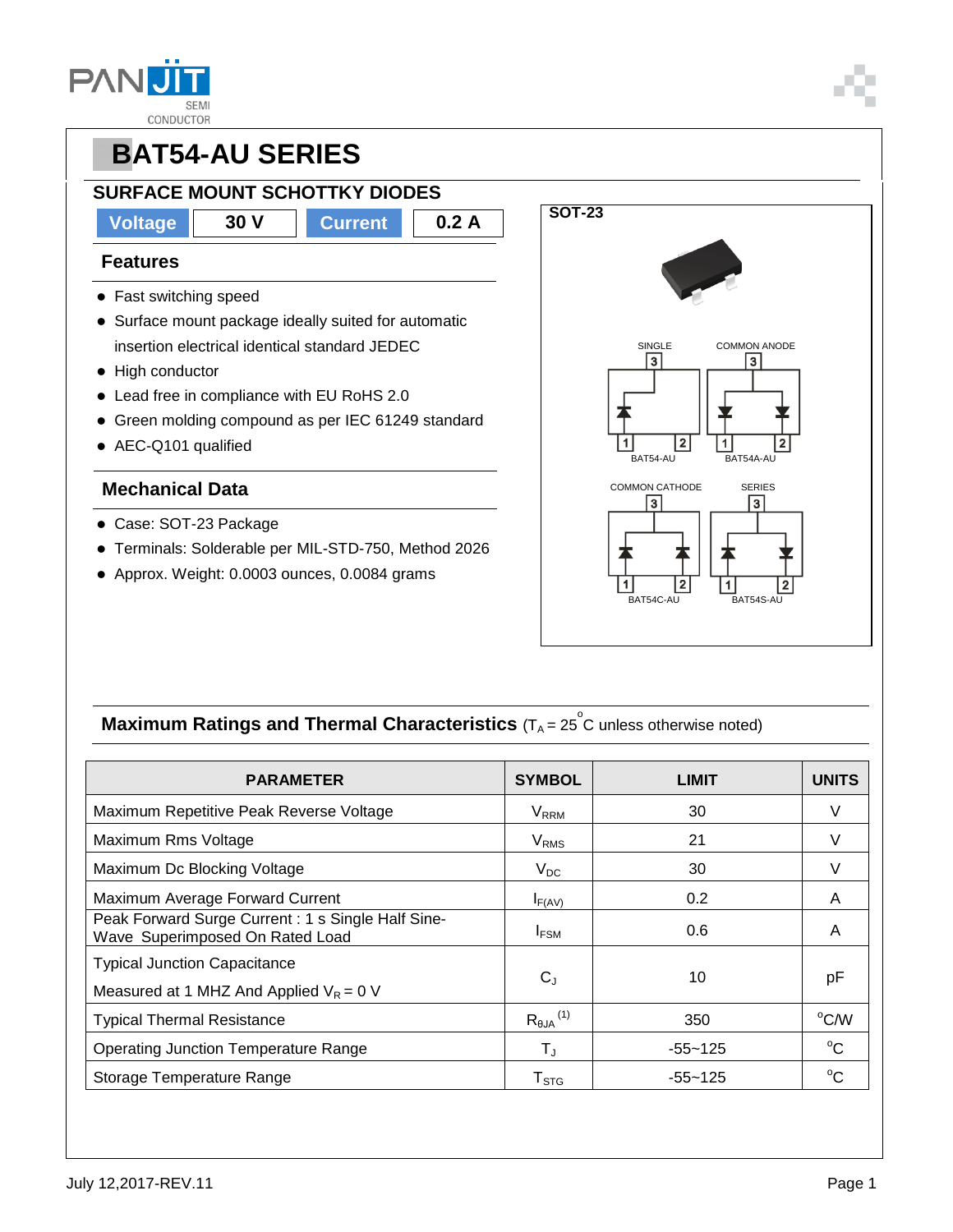![](_page_1_Picture_0.jpeg)

![](_page_1_Picture_1.jpeg)

#### **Electrical Characteristics**  $(T_A = 25^\circ \text{C}$  unless otherwise noted)

| <b>PARAMETER</b>       | <b>SYMBOL</b>        | <b>TEST CONDITION</b>                   | MIN. | TYP. | MAX. | <b>UNITS</b> |
|------------------------|----------------------|-----------------------------------------|------|------|------|--------------|
| <b>Forward Voltage</b> | $V_F$                | $I_F = 1$ mA, $T_J = 25$ °C             |      | ٠    | 0.32 | $\vee$       |
|                        |                      | $I_F$ = 100 mA, T <sub>J</sub> = 25 °C  |      |      | 0.6  |              |
|                        |                      | $I_F = 1$ mA, $T_J = 125$ °C            |      | 0.14 |      |              |
|                        |                      | $I_F$ = 100 mA, T <sub>J</sub> = 125 °C |      | 0.47 | ۰    |              |
| <b>Reverse Current</b> | $I_R$ <sup>(2)</sup> | $V_R = 24$ V, $T_A = 25$ °C             |      | 0.1  | ۰.   | uA           |
|                        |                      | $V_R$ = 30 V, T <sub>J</sub> = 25 °C    |      |      | 2    |              |
|                        |                      | $V_R = 30$ V, T <sub>J</sub> = 125 °C   |      | 90   | -    |              |

NOTES:

- 1. Mounted on a FR4 PCB, single-sided copper, mini pad.
- 2. Short duration pulse test used to minimize self-heating effect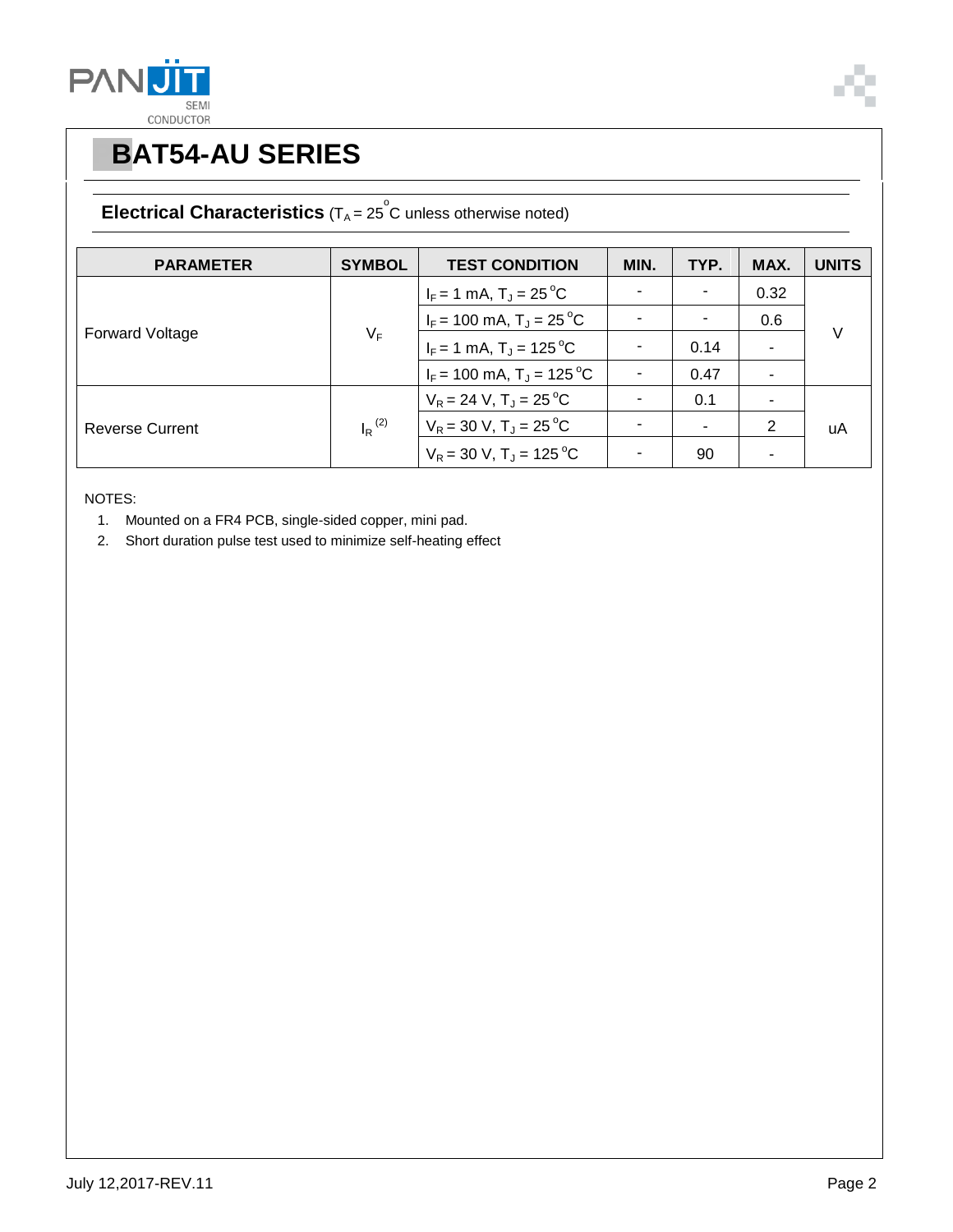![](_page_2_Picture_0.jpeg)

![](_page_2_Picture_1.jpeg)

#### **PBAT54-AU SERIES TYPICAL CHARACTERISTIC CURVES** (x) 240<br>
240<br>
200 160<br>
240<br>
240<br>
200 160<br>
30<br>
40<br>
40<br>
40  $C_1$ , Junction Capacitance (pF)<br> $\frac{1}{10}$ 0  $\bf{0}$  $\overline{6}$  $12$ 18 0 25 50 75 100 125 150 24 30 TA, Ambient Temperature (°C) V<sub>R</sub>, Reverse Bias Voltage (V) **Fig.1 Forward Current Derating Curve Fig.2 Typical Junction Capacitance** 1000 100 I<sub>R</sub>, Reverse Current (uA) I<sub>F</sub>, Forward Current (mA)  $T<sub>d</sub> = 125°C$  $T_J = 125 C$ 10 100 10 1  $T<sub>J</sub> = 75 C$  $T_d = 75 C$  $0.1$ 1  $T_J = 25 C$  $T_d = 25 C$  $0.01$  $0.1$  $\mathbf 0$  $0.2$  $0.4$  $0.6$  $0.8$ 1 40 60 80 20 100 V<sub>F</sub>, Forward Voltage (V) Percent of Rated Reverse Voltage (%) **Fig.3 Typical Reverse Characteristics Fig.4 Typical Forward Characteristics** 120 Percent of Reverse Voltage (%) 100 80 60 40 20  $\mathbf 0$  $\bf{0}$ 25 50 75 100 125 T<sub>J</sub>, Junction Temperature (°C) **Fig.5 Operating Temperature Derating Curve**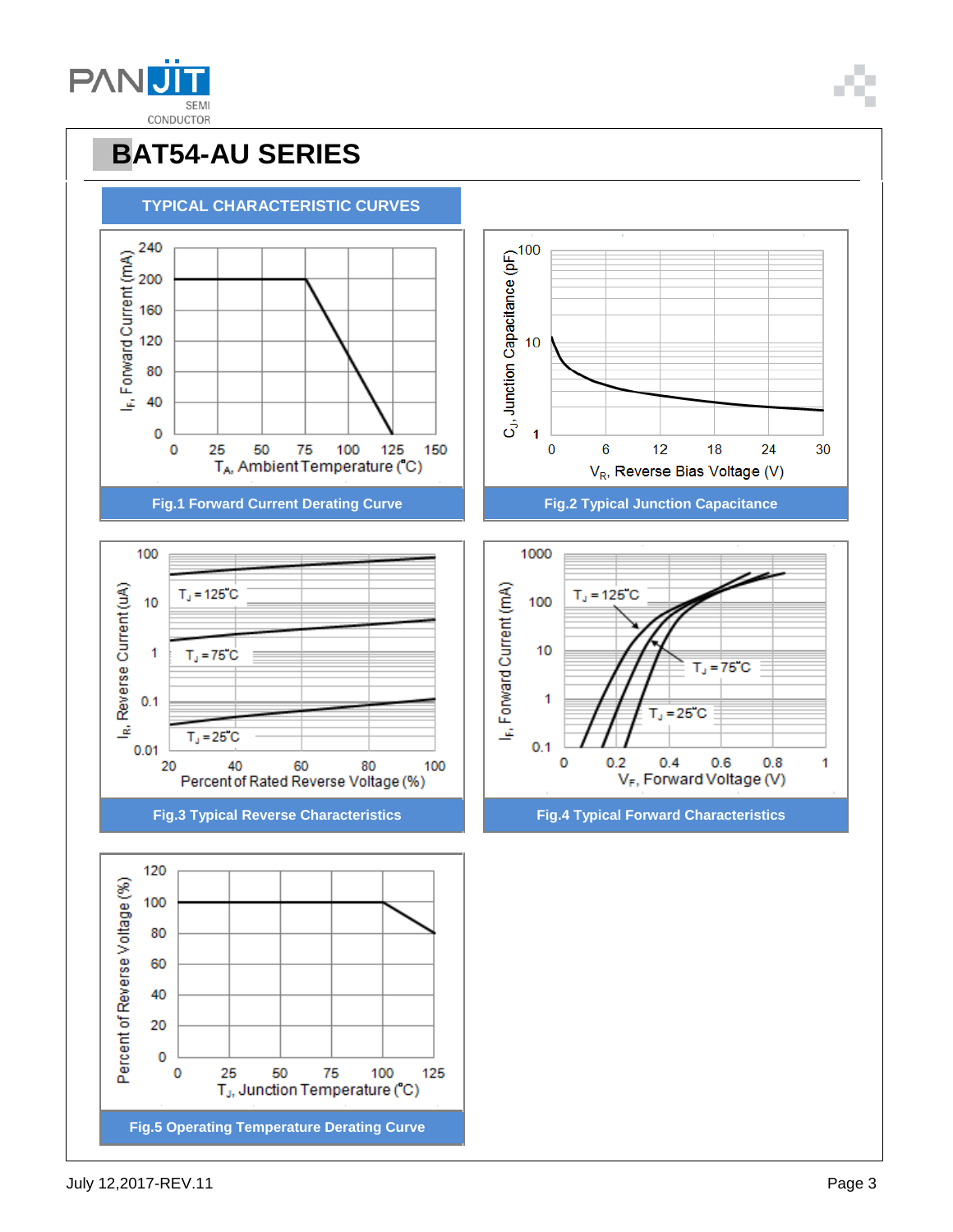![](_page_3_Picture_0.jpeg)

![](_page_3_Picture_1.jpeg)

#### **Part No Packing Code Version**

| <b>Part No Packing Code</b> | Package Type | <b>Packing Type</b> | <b>Marking</b> | <b>Version</b> |
|-----------------------------|--------------|---------------------|----------------|----------------|
| BAT54-AU_R1_000A1           | SOT-23       | $3K/7"$ Reel        | L4             | Halogen free   |
| BAT54A-AU R1 000A1          | SOT-23       | $3K/7"$ Reel        | L42            | Halogen free   |
| BAT54C-AU_R1_000A1          | SOT-23       | $3K/7"$ Reel        | L43            | Halogen free   |
| BAT54S-AU R1 000A1          | SOT-23       | 3K / 7" Reel        | L44            | Halogen free   |

### **Packaging Information & Mounting Pad Layout**

![](_page_3_Figure_6.jpeg)